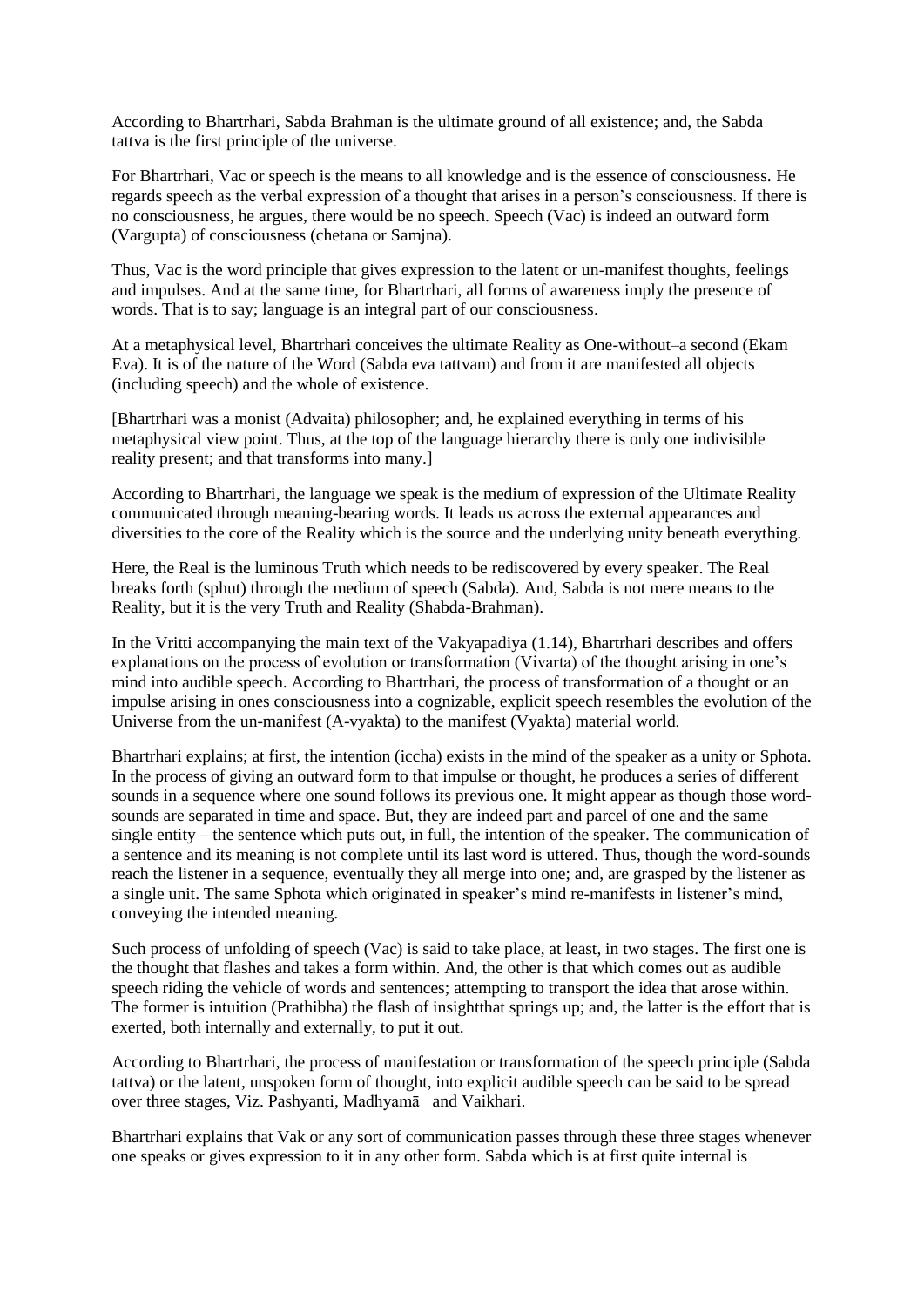gradually externalized for the purpose of utterance. [Hearing, of course, operates in the reverse direction]

[While Bhartrhari regards the levels of speech as three (Pashyanti, Madhyamā and Vaikhari), Abhinavagupta enumerates four levels (Para, Pashyanti, Madhyamā and Vaikhari). Bhartrhari does not specifically name Para, pure consciousness, as the source of all speech.

However, some scholars have tried to reconcile that seeming difference between the stance of the two scholars by explaining that Bhartrhari's concept of the speech-principle Sabda-tattva or Sabda-Brahman the fundamental basis of the all existence and of speech, virtually equates to the concept of Para Vac, the Supreme Consciousness, as expounded by Abhinavagupta.

According to the explanations provided by Bhartrhari:

The latent, unspoken thought that instinctively springs up and which is visualised, within one's self, is called Pashyanti Vak (thought visualized). The Vrtti on Vakyapadiya (1.14) presents Pashyanti as a form of Supreme Reality, Sabda-Brahman. And, Pashyanti again is identified with Prathibha, the flash of insight.

The Pashyanti Vak thereafter transforms into Madhyamā, the intermediate stage. It is an intellectual process, involving thought (Buddhi), during which the speaker looks for and selects appropriate words, phrases, and their sequence, which are capable of conveying his intention , clearly.

And, Pashyanti Vak, thereafter, when it comes out of the speaker's mouth as sequenced and verbalized speech-form is called the Vaikhari Vak. It is the final stage at which ones' thought or intention is put out explicitly through uttered words and sentences. Thus, Vaikhari is the fully embodied stage of everyday speech.

Thus, the transformation of a thought into spoken-words involves two kinds of efforts: the internal process (abhyantara prayatna) and the external effort (bahya prayatna). The former is classified into two kinds (Pashyanti and Madhyamā), while the latter (the external) is said to be of eleven kinds.

And, of the three levels or stages of speech, Pashyanti which is identified with Prathibha (intuition) and Madhyamā identified with intellectual process (Buddhi) are regarded as subtle or internal forms of Vac; while Vaikhari is its overt manifested gross form. These three forms, in turn, are identified with Sphota, Prakrta dhvani and vaikrta dhvani.

Let's look at these three forms of Vac in a little more detail

## Pashyanti

Bhartrhari takes a metaphysical view of Sabda, the speech-principle (Sabda tattva). He compares the transformation of Sabda, in three stages, with the manifestation of the Universe.

The Vrtti on Vakyapadiya (1.14) presents Pashyanti as the Supreme Reality, Sabda-Brahman, which is identified with Prathibha, intuitive cognition or the first flash of understanding.

The first stage in the transformation of a thought or an impulse into speech is the Pashyanti(thought visualized). It is a pre-verbal or potential stage. In this stage, the latent, unspoken thought that instinctively springs up is visualised within one's self.

The Pashyanti, which also suggests the visual image of the word, is indivisible and without innersequence; in the sense, that the origin and destination of speech are one. Here, the latent word (Sabda) and its intention or meaning (Artha) co-exist; and, is fused together without any differentiation. That is to say; intention is instinctive and immediate; and, it does not involve stages such as: analysis, speculation, drawing inferences and so on. At the level of Pashyanti Vak, there is no distinction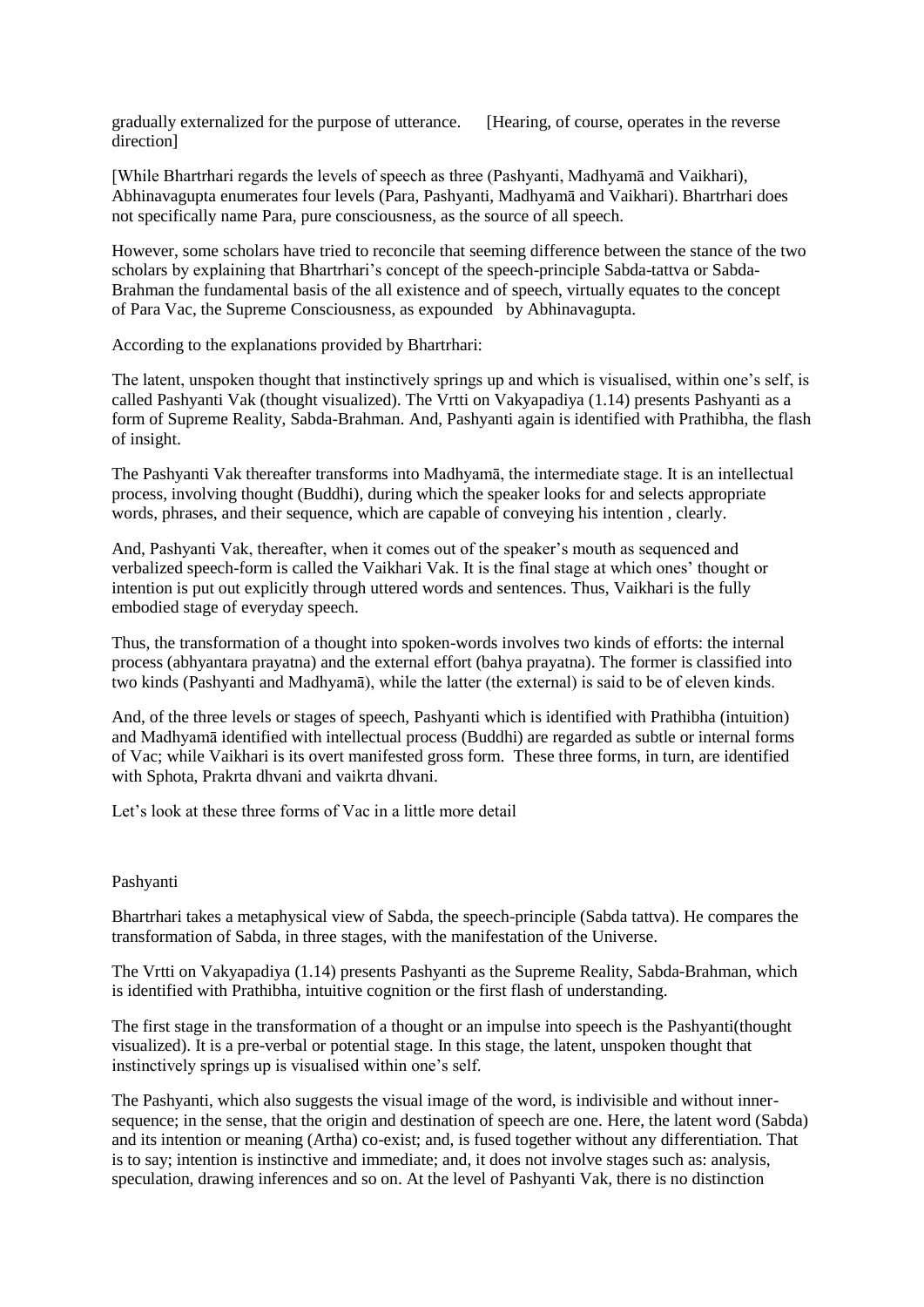between word and meaning. And, there is also no temporal sequence. In other words; Pashyanti is the direct experience of Vakya-sphota, of the meaning as whole of what is intended.

In Pashyanti state, Sabda is in an unmanifested state. Yet, at the stage of Pashyanti, there is a kind of hidden impulse or a desire (iccha) for an expression. That instinct or urge is indeed an experience; and, it is said to prompt or motivate the formation of the Pashyanti vision. It is an intention to convey a certain meaning. Therefore, Vac or the 'internal speech' or 'thought', at this stage, stands for what is intended to be conveyed ; it is the first 'vision' of what is yet to appear.

Bhartrhari employs the simile of the yolk of the peachen's egg which is about to hatch. Before the hatching of the egg, all the flecked colours of the peacock lie dormant in potential state in the yolk of the egg.

## Madhyamā

The Pashyanti Vak thereafter transforms into an internal (antahs-amnivesini), subtle (sukshma) intellectual process (Jnana), the level of thought (buddhi-matropadana), during which the speaker becomes aware (parigrihita) of the word as it arises and takes a form within him.

Madhyama tu antahs-amnivesini parigrihita-krameva buddhi-matropadana sukshma prana-vrttianugata

As that cognition crops up and takes a shape within, he grasps it. Here, one looks for and identifies appropriate words, phrases, and their sequence, which are capable of conveying ones' intention, clearly. As Prof. Matilal puts it: "In other words, he recognizes the verbal parts, which he is about to verbalize either to himself or to another as distant and separable from the Artha or thought."

That sequence of thoughts results in definite and clear array of words. This is the intermediate stage – The Madhyamā vak, a sequenced but a pre-vocal thought –described as the voice of silence; perhaps best understood as internal speaking. Here, there is no perceptible sound (Nada). The Madhyamā vak is in an inaudible wave or vibratory (spandana) form.

Thus, Madhyamā is the stage at which the initial idea or intention is transformed into series of words, as conceived by the mind, before they are actually put out. It may even be regarded as introspection or as a sort of internal dialogue. All the parts of speech that are linguistically relevant are present here in a latent form. At this stage, which corresponds to Prakrta-dhvani, the word and the meaning are still distinct; and the word order is present. Therefore, temporal sequence may also be present.

## Vaikhari

And, the Madhyamā, when it is put out explicitly through uttered words and sentences; and, when it comes out of the speaker's mouth in sequenced and verbalized speech-form, set in motion according to his/her will, is called Vaikhari Vak. For the purpose of putting out the Vaikhari Vac, the speaker employs a sentence comprising words uttered in a sequence. The word itself comprises letters or syllables (varnas) that follow one after the other in space and time.

Thus, the Vaikhari is the act (kriya) of articulated speech, which, as sound waves, reaches the ears of the listener and then on to her/his intellect. It gives expression to the subtler forms of vac. The Vaikhari is the physical or gross form of the subtle thought or is the outward expression of the intention of the speaker. And, when it emerges as the spoken-word, it is the one that is heard and apprehended by the listener, in a flash of understanding (Sphota).

The spoken word comes out of one's mouth, no doubt. However, it needs the assistance of breath and of several body parts in order to manifest itself (Vikhara literally means body; and, Vaikhari is that which employs bodily organs). When a person wills to express a thought orally, the air (Prana) inside his body spurs and moves up. Sabda or the Vac (speech or utterance) then manifests